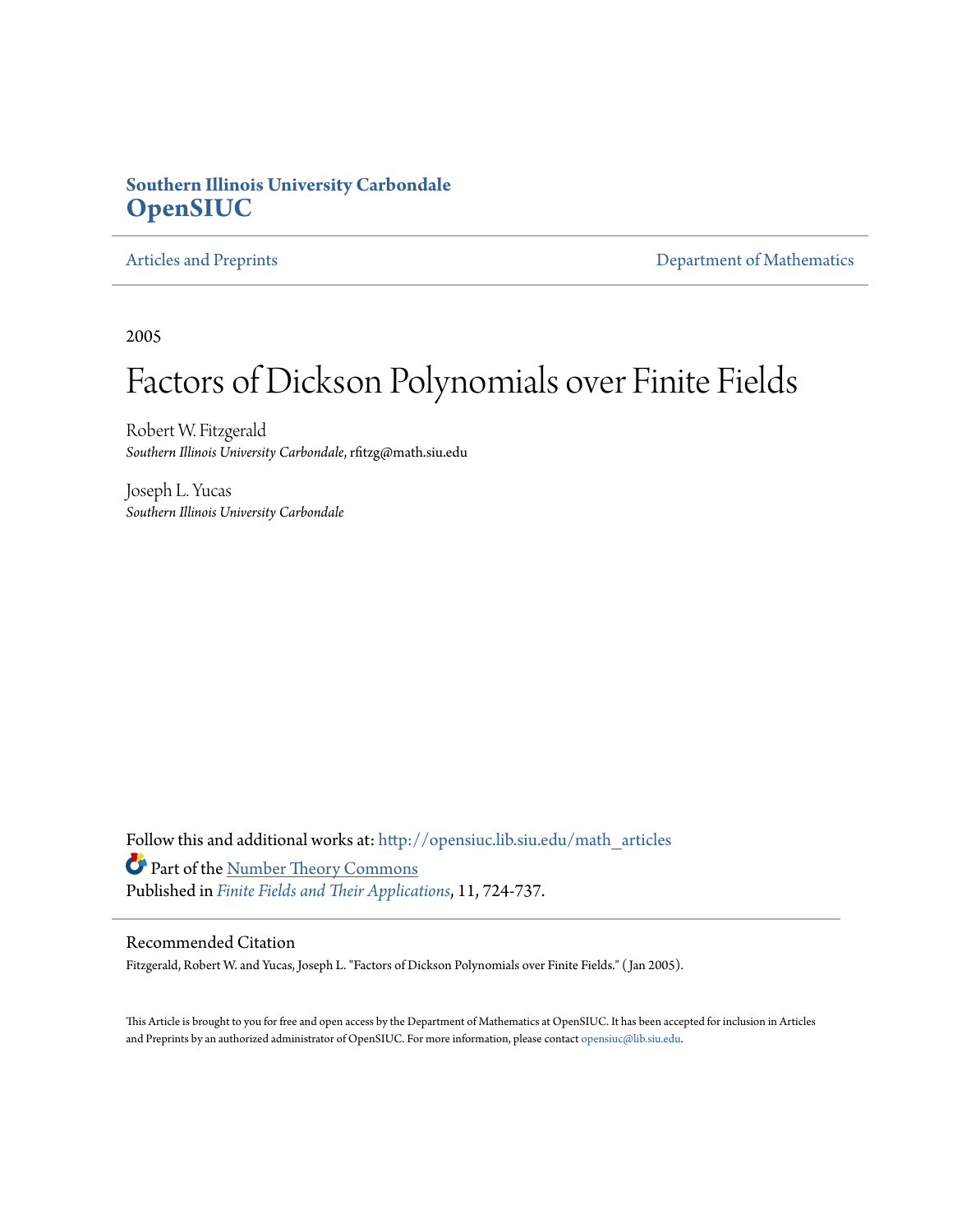# Factors of Dickson Polynomials over Finite Fields

Robert W. Fitzgerald and Joseph L. Yucas

Department of Mathematics, Southern Illinois University, Carbondale, IL 62901, Email: rfitzg@math.siu.edu, jyucas@math.siu.edu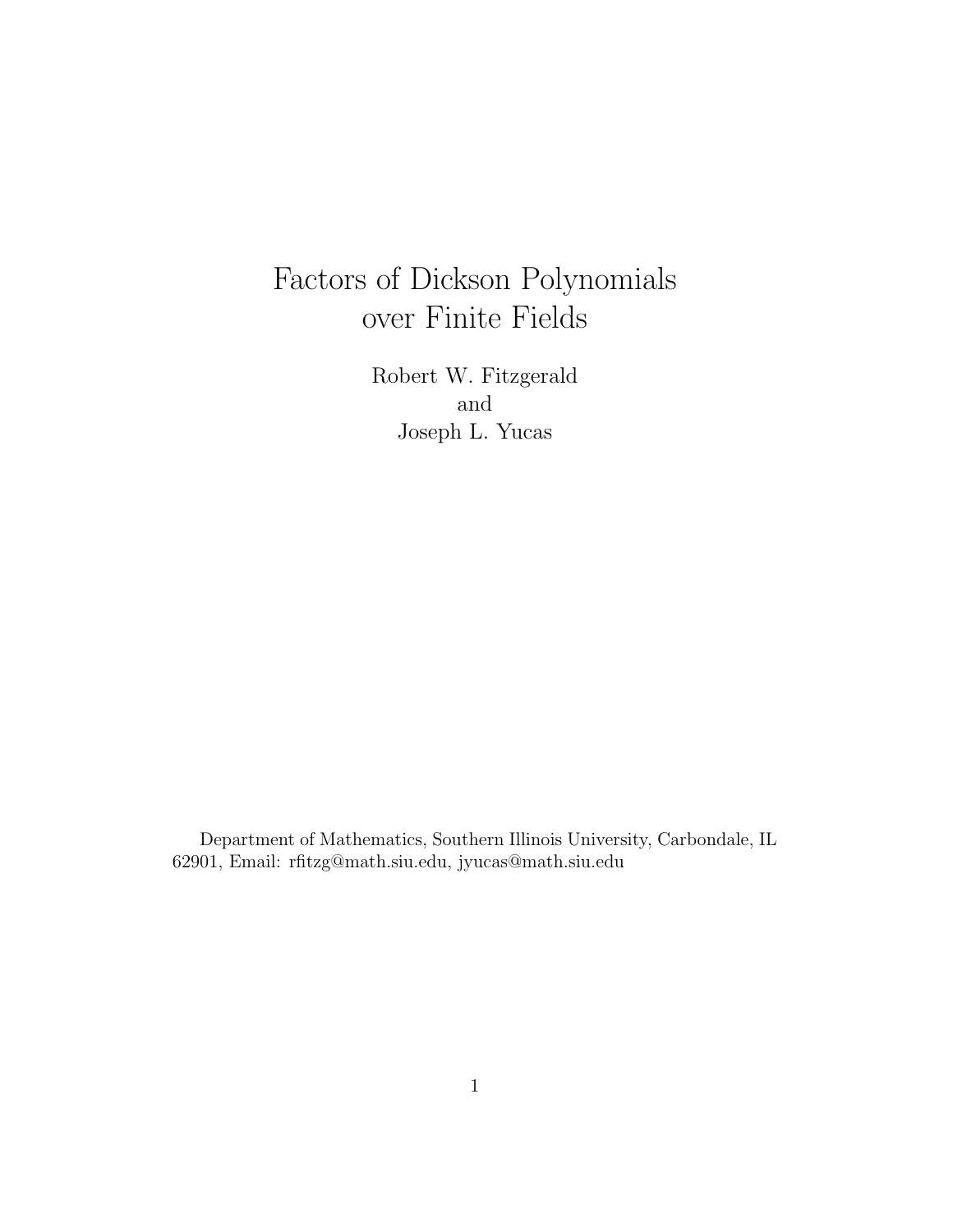#### Abstract

We give new descriptions of the factors of Dickson polynomials over finite fields.

KEYWORDS: Dickson polynomials, finite fields, cyclotomic polynomials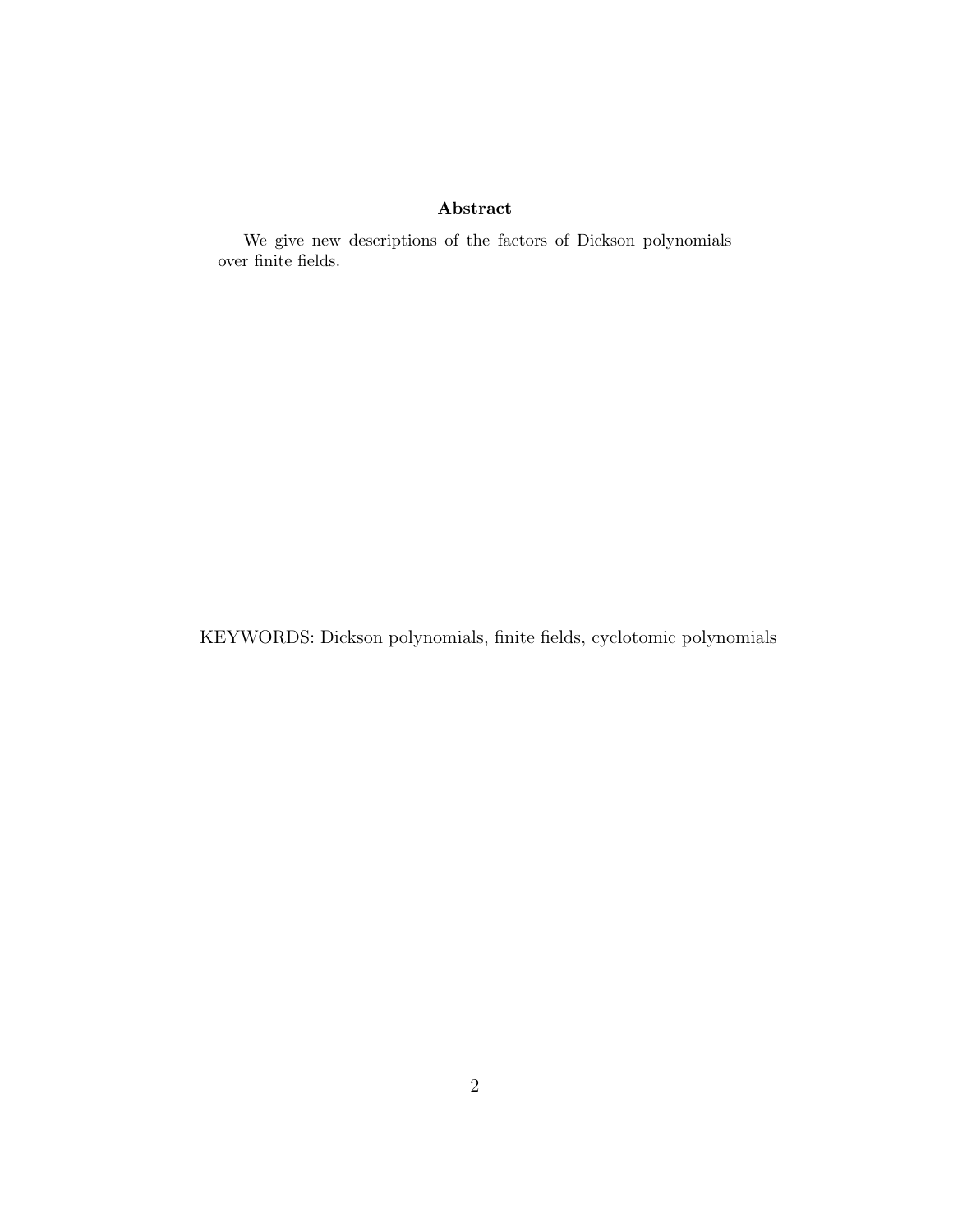## 1 Introduction

We let  $\mathbf{F}_{q}$  denote the finite field of characteristic p containing q elements. Let *n* be a positive integer and write  $t = \lfloor n/2 \rfloor$ . In his 1897 PhD Thesis, Dickson introduced a family of polynomials

$$
D_n(x) = \sum_{i=0}^t \frac{n}{n-i} \left( \begin{array}{c} n-i \\ i \end{array} \right) x^{n-2i}.
$$

These are the unique polynomials satisfying Waring's identity

$$
D_n(x + x^{-1}) = x^n + x^{-n}.
$$

In recent years these polynomials have received an extensive examination. In fact, a book [8] has been written about them. They have become known as the Dickson polynomials (of the first kind).

In [5] and then later simplified in [2] a factorization of the Dickson polynomials over  $\mathbf{F}_{q}$  is given. We summarize their results as follows:

**Theorem 1.1.** If q is even, then  $D_n(x)$  is the product of irreducible polynomials in  $\mathbf{F}_{q}[\mathbf{x}]$  which occur in cliques corresponding to the divisors d of n,  $d > 1$ . To each such d there corresponds  $\phi(d)/(2k_d)$  irreducible factors, each of which has the form

$$
\prod_{i=0}^{k_d-1} (x - (\zeta^{q^i} + \zeta^{-q^i}))
$$

where  $\zeta$  is a  $d^{th}$  root of unity,  $\phi$  is Euler's totient function and  $k_d$  is the least positive integer such that  $q^{k_d} \equiv \pm 1 \pmod{d}$ .

**Theorem 1.2.** If q is odd, then  $D_n(x)$  is the product of irreducible polynomials in  $\mathbf{F}_{q}[\mathbf{x}]$  which occur in cliques corresponding to the divisors d of n for which  $n/d$  is odd. To each such d there corresponds  $\phi(4d)/(2k_d)$  irreducible factors, each of which has the form

$$
\prod_{i=0}^{k_d-1} (x - (\zeta^{q^i} + \zeta^{-q^i}))
$$

where  $\zeta$  is a 4 $d^{th}$  root of unity and  $k_d$  is the least positive integer such that  $q^{k_d} \equiv \pm 1 \pmod{4}$ .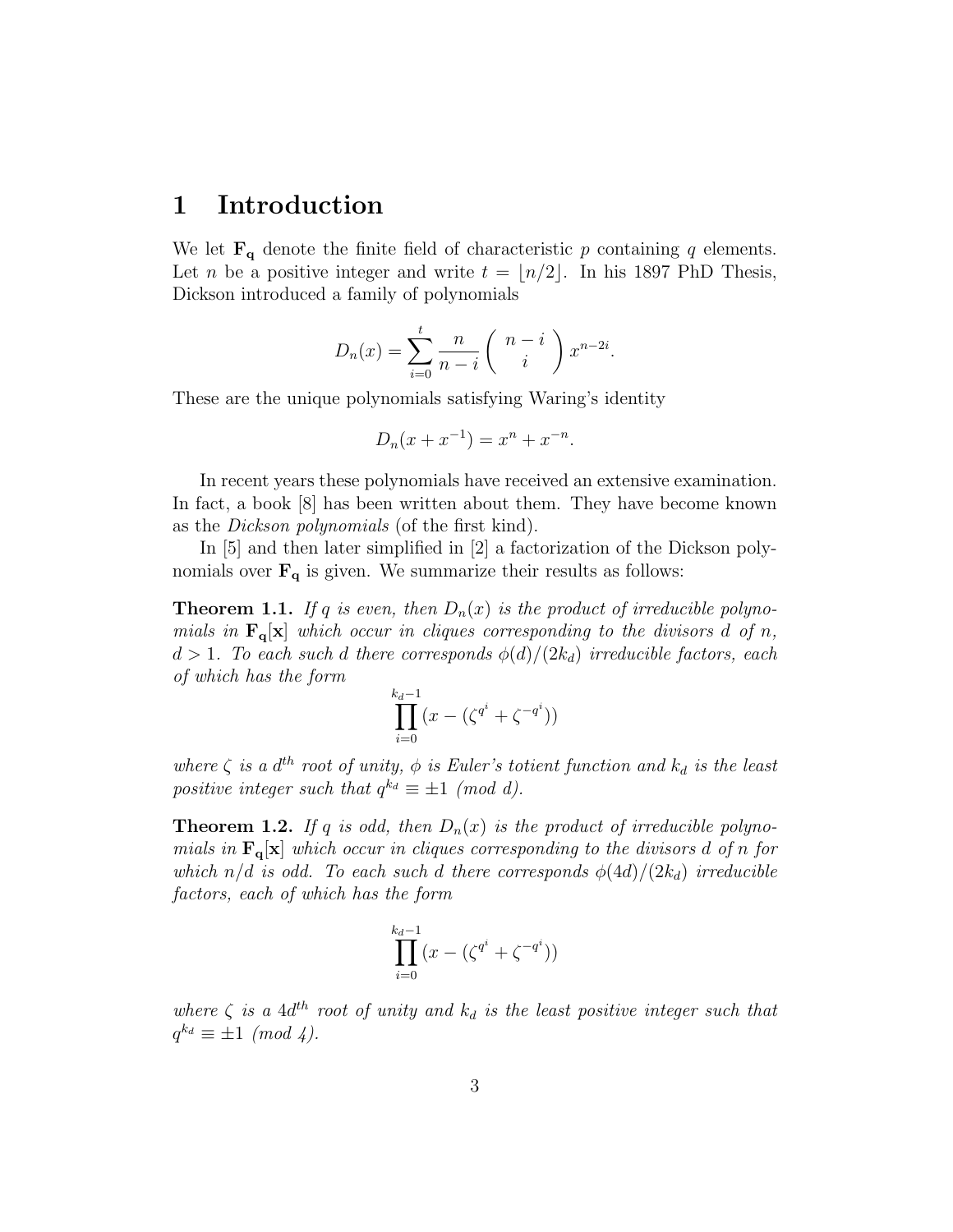We remark that these results were given in more generality then we use here.

Notice that the factors appearing in the above results are in  $\mathbf{F}_{q}[\mathbf{x}]$ , although their description uses elements from outside of  $\mathbf{F}_{q}$ . The purpose of this paper is to better understand these factors. In this regard, we show that these factors can be obtained from the factors of certain cyclotomic polynomials. This in turn gives a relationship between self-reciprocal polynomials and these Dickson factors. We also obtain a recursion for these factors. In the final section of this paper we record a few identities that we discovered in this pursuit which appear to be new.

### 2 General results

For a polynomial  $f(x)$  over  $\mathbf{F}_{q}$ ,  $f(x)^{*}$  denotes the reciprocal of  $f(x)$ , namely,  $f(x)^* = x^n f(1/x)$ , where  $n = \deg f$ . We say that  $f(x)$  is self-reciprocal if  $f(x) = f(x)^*$ . Let  $P_n$  be the collection of all polynomials over  $\mathbf{F}_q$  of degree n and let  $S_n$  denote the family of all self-reciprocal polynomials over  $\mathbf{F}_{q}$  of degree n.

 $\Phi: P_n \to S_{2n}$ 

We define

 $f(x) \rightarrow x^n f(x + x^{-1}),$ 

by

where 
$$
n = \deg f
$$
. This transformation  $\Phi$  has been studied previously. The first occurrence is Carlitz [3]. Other authors writing about  $\Phi$  are Miller [10], Andrews [1], Meyn [9], Cohen [6], Scheerhorn [11], Chapman [4] and Kyuregyan [7].

A self-reciprocal polynomial  $b(x)$  of degree  $2n$  can be written as

$$
b(x) = \sum_{i=0}^{n-1} b_i (x^{2n-i} + x^i) + b_n x^n.
$$

Define

 $\Psi: S_{2n} \to P_n$ 

by

$$
b(x) \to \sum_{i=0}^{n-1} b_i D_{n-i}(x) + b_n.
$$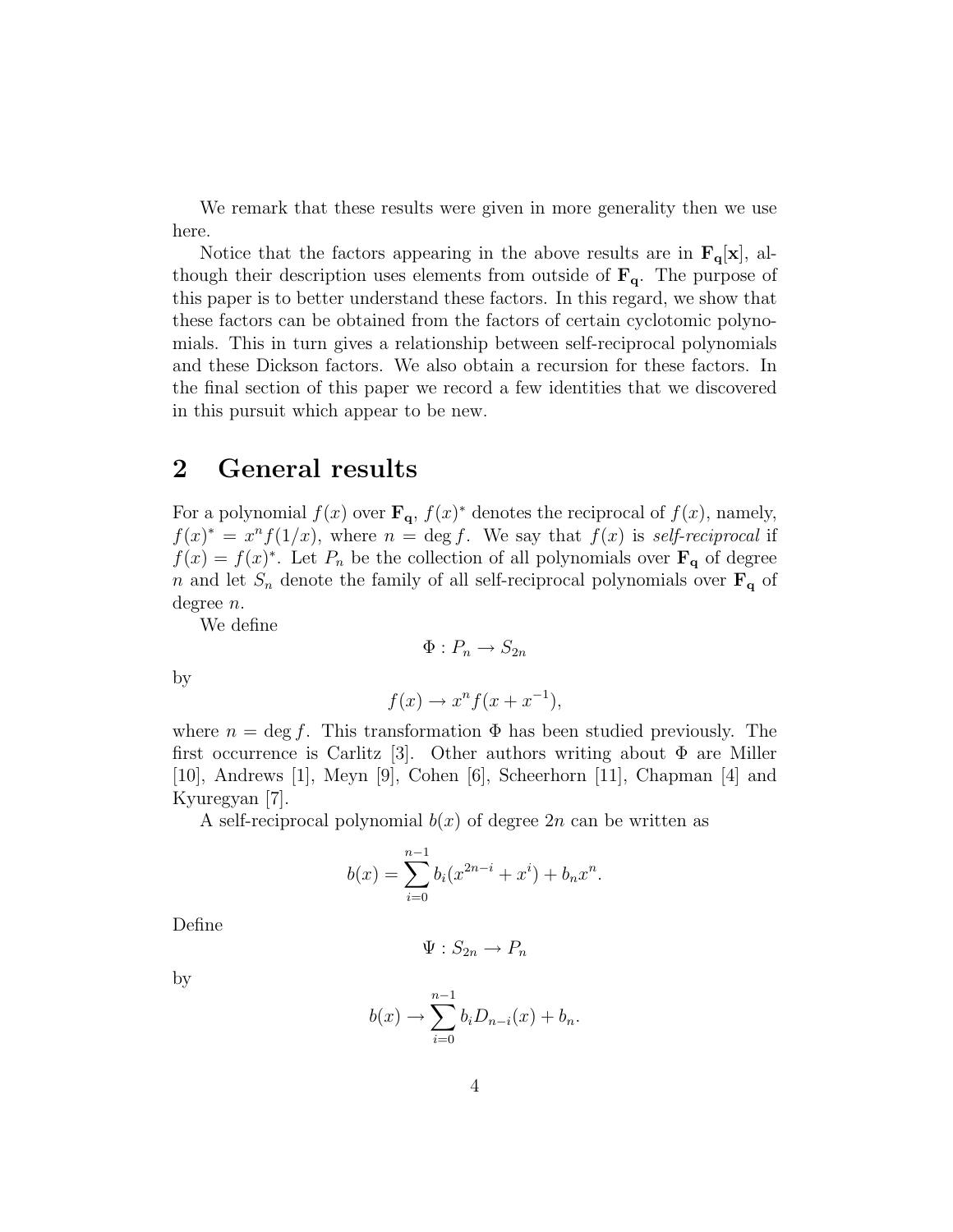**Theorem 2.1.** (a)  $\Phi \circ \Psi = id_{S_{2n}}$  and  $\Psi \circ \Phi = id_{P_n}$ .

(b)  $\Phi$  and  $\Psi$  are multiplicative.

(c) If deg  $f_1 = d_1$  and deg  $f_2 = d_2$  with  $d_1 > d_2$  then

$$
\Phi(f_1 + f_2) = \Phi(f_1) + x^{d_1 - d_2} \Phi(f_2).
$$

(d) If  $b(x)$  is irreducible of degree 2n and self-reciprocal then  $\Psi(b(x))$  is irreducible. If  $a(x)$  is irreducible of degree n and not self-reciprocal then  $\Psi(a(x)a(x)^*)$  is irreducible.

**Proof:** We first check that the codomains are correct. For  $f(x) = a_n x^n +$  $a_{n-1}x^{n-1} + \cdots$ , with  $a_n \neq 0$ , we have  $\Phi(f(x)) = x^n [a_n(x + x^{-1})^n + a_{n-1}(x +$  $(x^{-1})^{n-1} + \cdots$  which has degree 2n. The reciprocal of  $\Phi(f(x))$  is

$$
x^{2n}(x^{-1})^n f(x^{-1} + x) = x^n f(x + x^{-1}) = \Phi(f(x)).
$$

Thus  $\Phi(P_n) \subset S_{2n}$ . And

$$
\Psi(b(x)) = b_0 D_n(x) + b_1 D_{n-1}(x) + \cdots
$$

has degree *n* as  $b_0 \neq 0$  and deg  $D_j = j$ . So  $\Psi(S_{2n}) \subset P_n$ .<br>We now prove (a). Write  $b(x) = \sum_{i=0}^{n-1} b_i(x^{2n-i} + x^i) + b_n x^n$ .

$$
\Phi \circ \Psi(b(x)) = \Phi\left(\sum_{i=0}^{n-1} b_i D_{n-i}(x) + b_n\right)
$$
  
=  $x^n \left[\sum_{i=0}^{n-1} b_i D_{n-i}(x + x^{-1}) + b_n\right]$   
=  $x^n \left[\sum_{i=0}^{n-1} b_i (x^{n-i} + x^{-(n-i)}) + b_n\right]$   
=  $\sum_{i=0}^{n-1} b_i (x^{2n-i} + x^i) + b_n x^n = b(x),$ 

where we have used Waring's identity in the third line. Thus  $\Phi \circ \Psi$  is the identity.

Now in  $P_n$  the coefficient of  $x^n$  is non-zero and the others are arbitrary so that  $|P_n| = (p-1)p^n$ . And for  $b(x) \in S_{2n}$ ,  $b_0 \neq 0$  and the other coefficients are arbitrary so that  $|S_{2n}| = (p-1)p^n$ . Hence  $\Psi \circ \Phi$  is also the identity.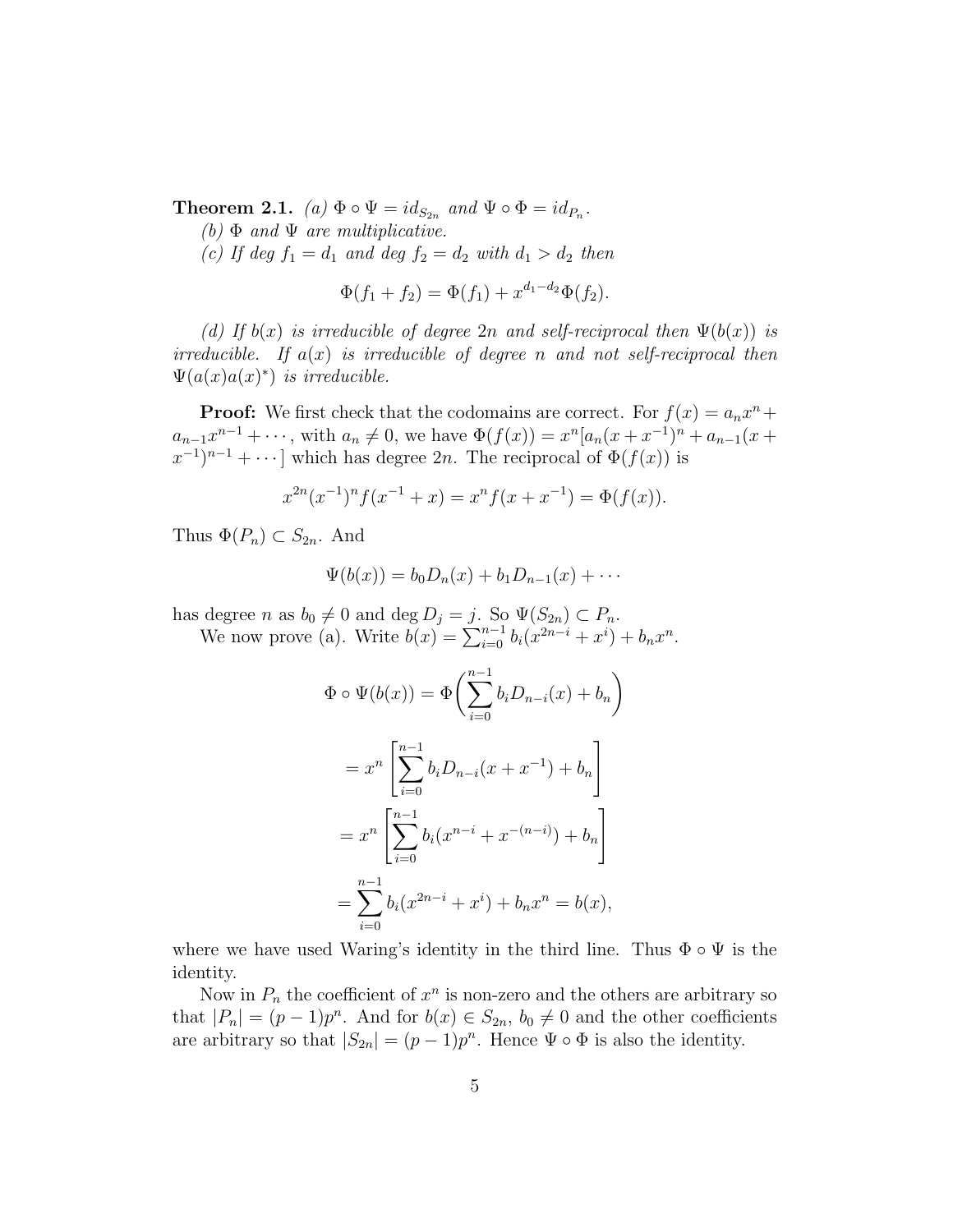We now prove (b). Say deg  $f(x) = r$  and deg  $g(x) = s$ . Then

$$
\Phi((fg)(x)) = x^{r+s}(fg)(x+x^{-1})
$$

$$
= x^r f(x+x^{-1}) \cdot x^s g(x+x^{-1})
$$

$$
= \Phi(f(x))\Phi(g(x)).
$$

Now suppose  $b(x)$  and  $c(x)$  are self-reciprocal polynomials. From (a)

$$
\Phi(\Psi(b(x)c(x)) = b(x)c(x)
$$

$$
= (\Phi \circ \Psi)(b(x)) \cdot (\Phi \circ \Psi)(c(x))
$$

$$
= \Phi[\Psi(b(x))\Psi(c(x))] \text{ by the first part.}
$$

Consequently,

$$
\Psi(b(x)c(x)) = \Psi(b(x))\Psi(c(x))
$$

as  $\Phi$  is injective by (a).

For (c) notice that

$$
\Phi((f_1 + f_2)(x)) = x^{d_1}((f_1 + f_2)(x + x^{-1}))
$$
  
=  $x^{d_1} f_1(x + x^{-1}) + x^{d_1 - d_2} x^{d_2} f_2(x + x^{-1})$   
=  $\Phi(f_1(x)) + x^{d_1 - d_2} \Phi(f_2(x)).$ 

We now prove (d). Let  $b(x) \in S_{2n}$  be irreducible. Suppose  $\Psi(b(x)) =$  $f(x)g(x)$ , with deg f, deg  $g \ge 1$ . Then using (a) and (b)

$$
b(x) = (\Phi \circ \Psi)(b(x)) = \Phi(f(x))\Phi(g(x)),
$$

a contradiction. Next suppose  $a(x)$  is irreducible and  $\Psi(a(x)a(x)^*) = u(x)v(x)$ , with deg  $u(x)$ , deg  $v(x) \geq 1$ . Then, taking  $\Phi$ , we have  $a(x)a(x)^* = \Phi(u(x))\Phi(v(x))$ . Since  $a(x)$  is irreducible, it divides one of  $\Phi(u(x))$  or  $\Phi(v(x))$ . Say  $a(x)$  divides  $\Phi(u(x))$ . Since  $\Phi(u(x))$  is self-reciprocal,  $a(x)^*$  also divides  $\Phi(u(x))$ . Further, since  $a(x)^*$  is irreducible and  $a(x) \neq a(x)^*$  we see that  $a(x)a(x)^*$ divides  $\Phi(u(x))$ . But then the degree of  $\Phi(v(x))$  is less than 1, a contradiction.  $\Box$ 

Lemma 2.2.  $\Phi(D_n(x)) = x^{2n} + 1$ .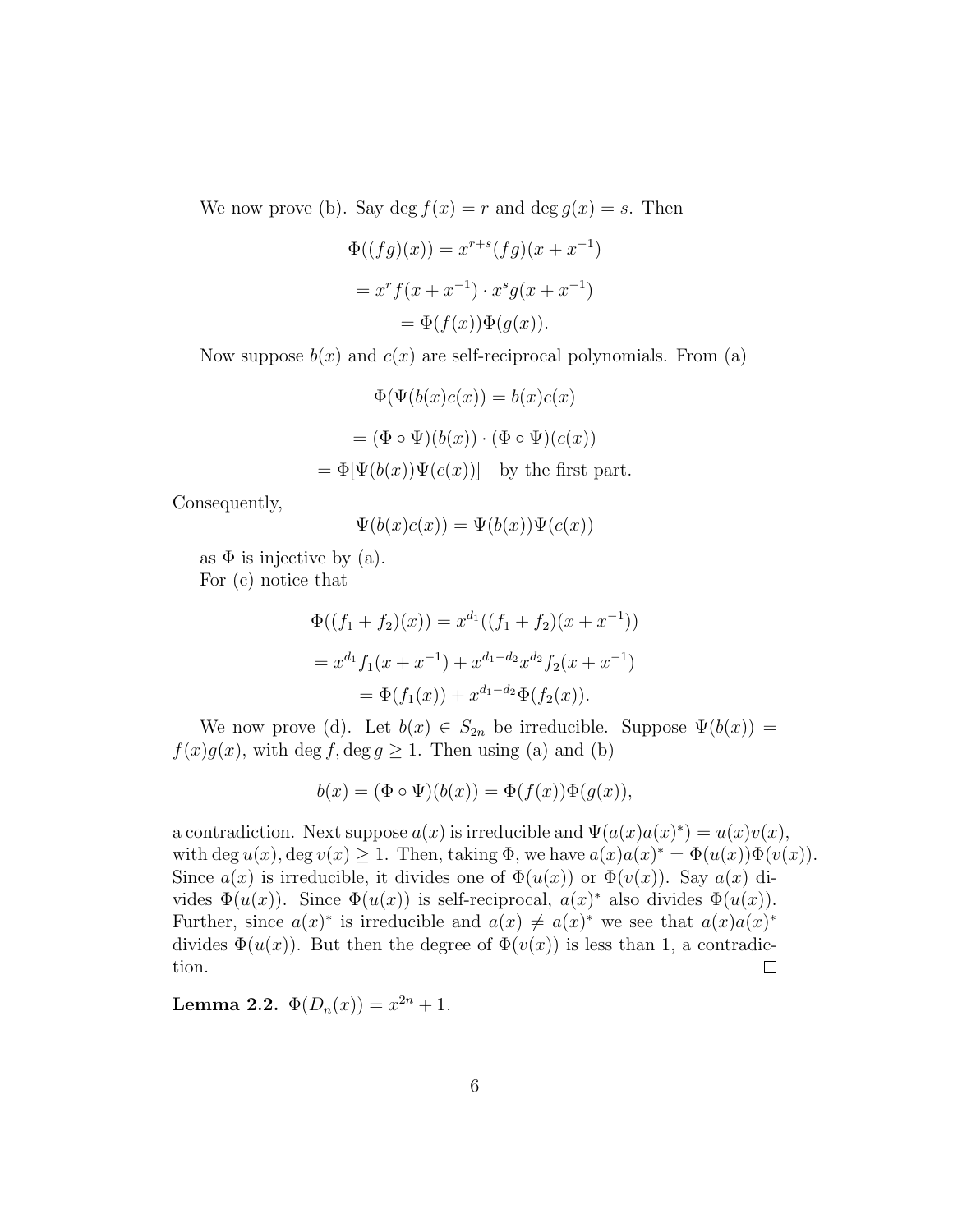Proof;

$$
\Phi(D_n(x)) = x^n D_n(x + x^{-1}) = x^n (x^n + x^{-n}) = x^{2n} + 1,
$$

where we have again used Waring's identity.

**Lemma 2.3.** Let  $g(x)$  be separable and self-reciprocal. Then  $g(x)$  factors as

$$
a_1(x)a_1(x)^*a_2(x)a_2(x)^*\cdots a_r(x)a_r(x)^*b_1(x)b_2(x)\cdots b_s(x),
$$

for some  $r, s \geq 0$ . Here each  $a_i(x)$  is irreducible and not self-reciprocal, each  $b_j(x)$  is irreducible and self-reciprocal and the  $a_i$  and  $b_j$  are distinct.

**Proof:** Let  $p(x)$  be an irreducible factor of  $g(x)$  and let  $\beta$  be a root of p(x). Then  $1/\beta$  is also a root of  $g(x)$  as  $g(x)$  is self-reciprocal. If  $1/\beta$  is a root of  $p(x)$  then  $p(x)$  is self-reciprocal. Otherwise, the minimal polynomial of  $1/\beta$ , namely  $p(x)^*$ , also divides  $g(x)$ , and  $p(x) \neq p(x)^*$ . The factors are distinct as  $g(x)$  has no multiple roots.  $\Box$ 

Let  $Q_d(x)$  be the dth cyclotomic polynomial, namely the product of  $(x-\gamma)$ over all primitive dth roots of unity  $\gamma$ .

**Lemma 2.4.** If  $(p, n) = 1$  then

$$
x^n + 1 = \prod_{d|n} Q_{2d}(x).
$$

Proof:

$$
(x^{n} - 1)(x^{n} + 1) = x^{2n} - 1 = \prod_{d|2n} Q_d(x)
$$

$$
= (\prod_{d|n} Q_d(x)) (\prod_{d|n} Q_{2d}(x))
$$

$$
= (x^{n} - 1)(\prod_{d|n} Q_{2d}(x)).
$$

Consequently,

$$
x^n + 1 = \prod_{d|n} Q_{2d}(x).
$$

 $\Box$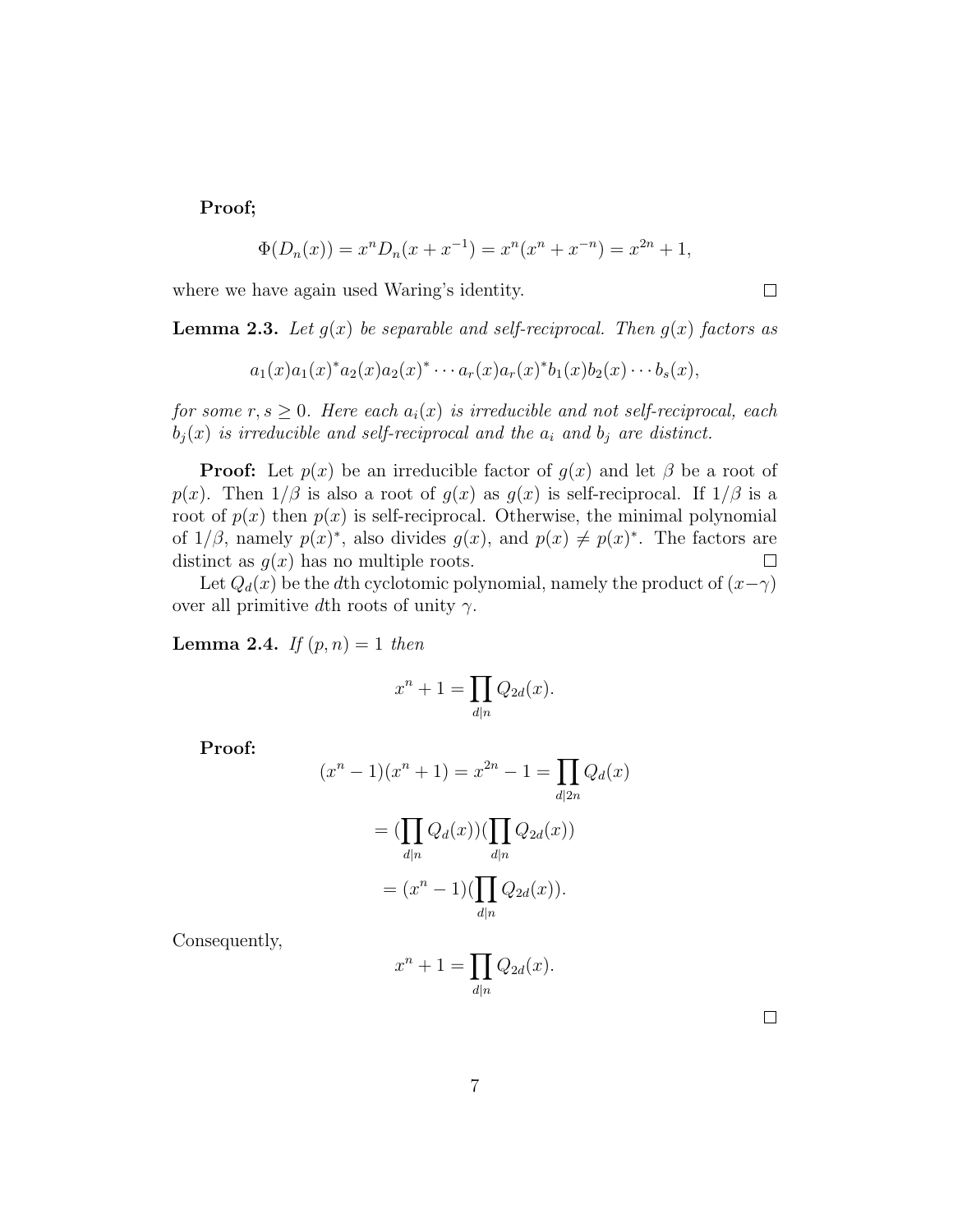## 3 Characteristic 2

Here we assume  $p = 2$ . Since  $D_{2m}(x) = D_m(x)^2$  we need only factor  $D_n(x)$ for odd *n*. Consequently, we assume that *n* is odd throughout this entire section.

**Lemma 3.1.** Let  $n = 2m + 1$ . (a)  $D_n(x) = x F_n(x)^2$ , for some polynomial  $F_n(x)$  of degree m. (b)  $(x+1)\Phi(F_n(x)) = x^n + 1$ .

Proof: For (a), let

$$
F_n(x) = \sum_{i=0}^t \frac{n}{n-i} \left( \begin{array}{c} n-i \\ i \end{array} \right) x^{m-i}.
$$

For (b), we use Lemma 2.2 and Theorem 2.1(b).

$$
x^{2n} + 1 = \Phi(D_n(x)) = \Phi(x)\Phi(F_n(x))^2 = (x^2 + 1)\Phi(F_n(x))^2.
$$

So  $(x^{n} + 1)^{2} = [(x+1)\Phi(F_{n}(x))]^{2}$ , giving (b).

**Proposition 3.2.**  $x^n + 1$  is separable and self-reciprocal. Factor as in Lemma 2.3

$$
x^{n} + 1 = a_1(x)a_1(x)^{*} \cdots a_r(x)a_r(x)^{*}b_1(x)\cdots b_s(x).
$$

Then

$$
F_n(x) = \Psi(a_1(x)a_1(x)^*) \cdots \Psi(a_r(x)a_r(x)^*) \Psi(b_1(x)) \cdots \Psi(b_s(x)),
$$

is the factorization of  $F_n(x)$  into irreducible polynomials over  $\mathbf{F}_q$ .

**Proof:** The first statement is clear. By Lemma 2.2,  $\Phi(D_n(x)) = x^{2n} +$ 1. Applying  $\Psi$  using Theorem 2.1(b) we see that each  $\Psi(aa^*)$  and  $\Psi(b)$  is irreducible by Theorem 2.1(d).  $\Box$ 

We now give a recursive description of the factors of  $F_n(x)$  in Proposition 3.2. Recall that if  $m|n$  then  $D_m(x)|D_n(x)$  (since  $p = 2$ ) and so  $F_m(x)|F_n(x)$ . Set

 $G_n(x) = \text{lcm}\{F_m(x) : m|n \text{ and } m < n\}$ 

and set

$$
H_n(x) = F_n(x) / G_n(x).
$$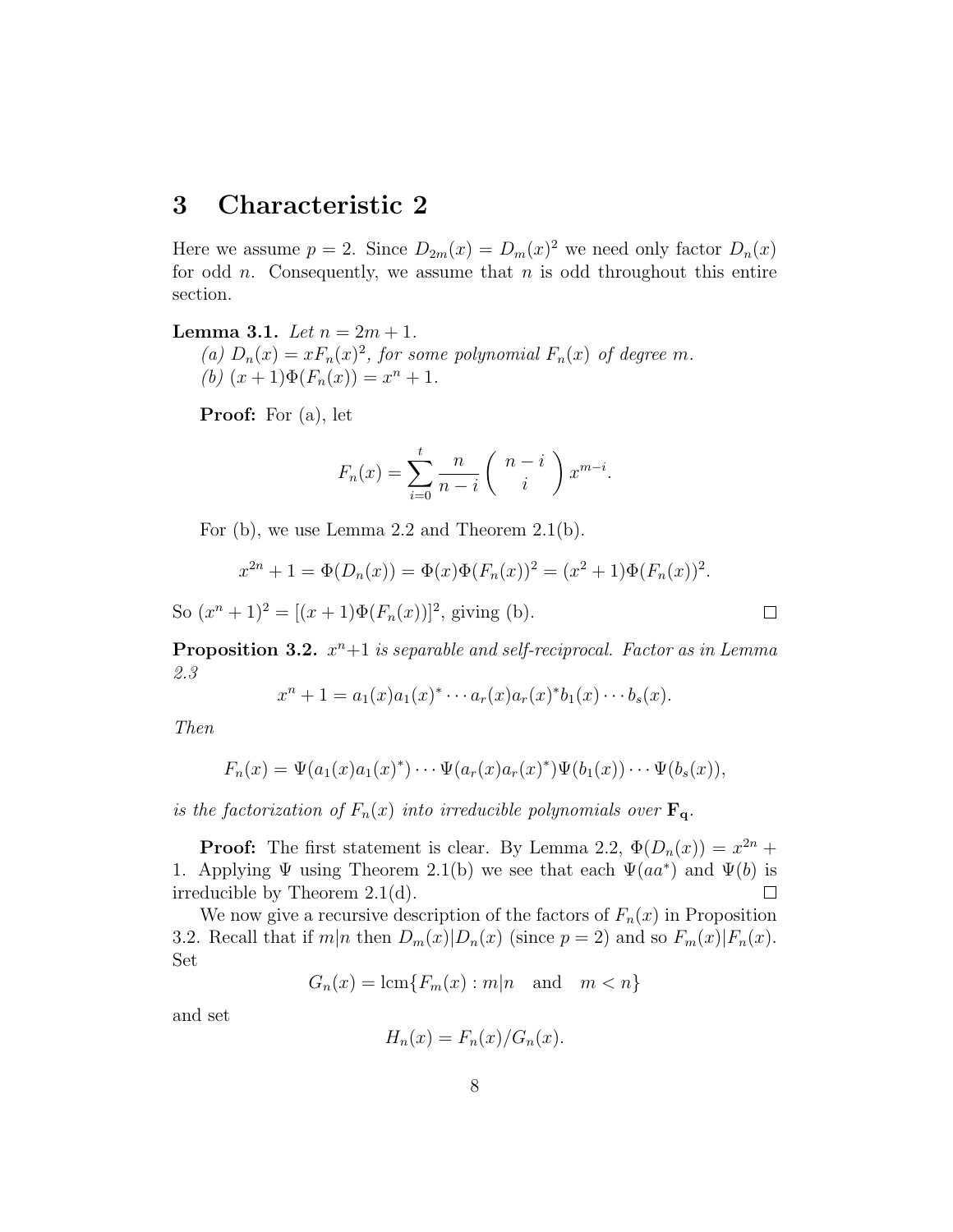Thus  $H_n(x)$  consists of the factors of  $F_n(x)$  which have not occurred as factors of  $F_m(x)$ ,  $m < n$ .

Let  $Q_d(x)$  be the dth cyclotomic polynomial over  $\mathbf{F}_q$ , namely the product of  $(x - \gamma)$  over all primitive dth roots of unity  $\gamma$ .

Lemma 3.3.  $H_n(x) = \Psi(Q_n(x)).$ 

**Proof:** Suppose  $d|n$  and  $d < n$ . Then

$$
x^{d} + 1 = \prod_{e|d} Q_e(x)
$$

$$
F_d(x) = \prod_{e|d} \Psi(Q_d(x)).
$$

Thus

$$
G_n(x) = \text{lcm}\{F_d(x) : d|n, d < n\} = \prod_{d|n, d < n} \Psi(Q_d(x)).
$$

Now

$$
x^{n} + 1 = \prod_{d|n} Q_{d}(x)
$$

$$
F_{n}(x) = \prod_{d|n,d
$$

So  $H_n(x) = F_n(x)/G_n(x) = \Psi(Q_n(x)).$ 

Let  $\langle q \rangle_n$  denote the subgroup generated by q in  $\mathbb{Z}_n^*$ , the group of units of  $\mathbb{Z}_n$ . We always consider two cases:

 $\Box$ 

(i)  $-1 \in \langle q \rangle_n$ . Here we let v be the least positive integer such that  $n|q^v+1$ . (ii)  $-1 \notin \langle q \rangle_n$ . Here we let w be the least positive integer such that  $n|q^w-1$ .

**Lemma 3.4.** (a) Suppose that  $-1 \in \langle q \rangle_n$ . Then  $Q_n(x)$  is the product of all self-reciprocal polynomials of degree 2v and order n.

(b) Suppose that  $-1 \notin \langle q \rangle_n$ . Then  $Q_n(x)$  is the product of all irreducible, not self-reciprocal, polynomials of degree w and order n.

**Proof:** (a) In the notation of [12], we have  $n \in D_v$ . The result is then [12], Theorem 11.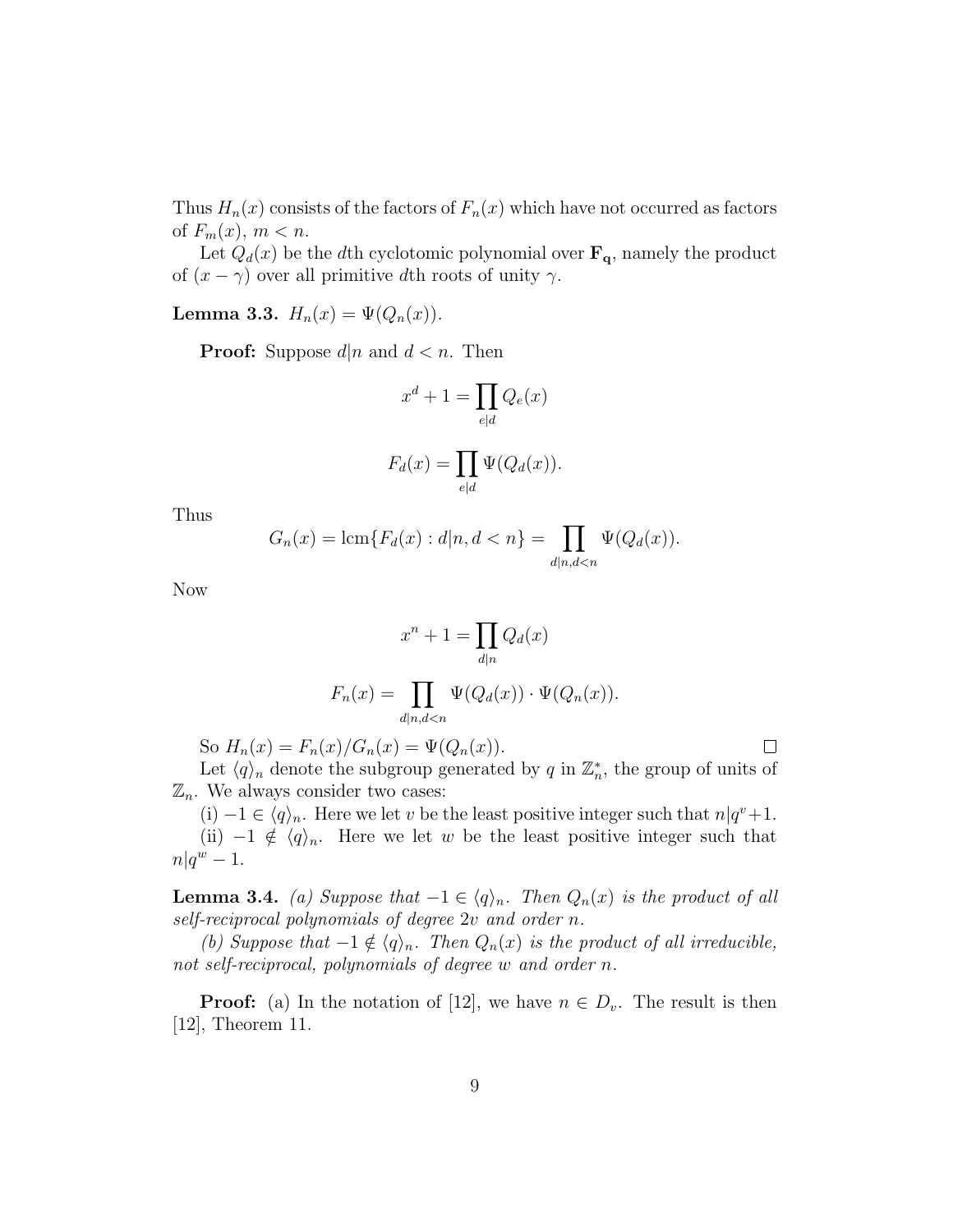(b) By the definition of w, all primitive nth roots of unity lie in  $GF(2^w)$ and no smaller field. Hence if  $p(x)$  is an irreducible factor of  $Q_n(x)$  then deg  $p(x) = w$ . Clearly  $p(x)$  has order n as its roots are primitive nth roots of unity. And  $p(x)$  is not self-reciprocal by [12], Theorem 8. Conversely, if  $p(x)$  has order n then  $p(x)$  divides  $Q_n(x)$ .  $\Box$ 

**Theorem 3.5.** (a) Suppose  $-1 \in \langle q \rangle_n$ . The irreducible factors of  $H_n(x)$  are the  $\Psi(b(x))$ , over all irreducible, self-reciprocal polynomials of degree 2v and order n.

(b) Suppose  $-1 \notin \langle q \rangle_n$ . The irreducible factors of  $H_n(x)$  are the  $\Psi(a(x)a(x)^*)$ where  $\bigcup \{a(x), a(x)^*\}$  is all irreducible, not self-reciprocal, polynomials of degree w and order n.

**Proof:** (a) follows from Lemma 3.3 and Lemma 3.4. For (b), note that if  $\gamma$  is a primitive nth root of unity then so is  $1/\gamma$ . Hence if  $a(x)$  divides  $Q_n(x)$ so does  $a(x)^*$ . Pair the factors of  $Q_n(x)$  as  $a(x)a(x)^*$  before applying  $\Psi$ .

Example: Consider the cyclotomic polynomials

$$
Q_3(x) = x^2 + x + 1
$$
  

$$
Q_7(x) = x^6 + x^5 + x^4 + x^3 + x^2 + x + 1,
$$

and

$$
Q_{21}(x) = x^{12} + x^{11} + x^9 + x^8 + x^6 + x^4 + x^3 + x + 1
$$

over  $\mathbf{F_2}$ .

$$
F_{21}(x) = \Psi(Q_3(x))\Psi(Q_7(x))\Psi(Q_{21}(x))
$$
  
=  $(D_1(x)+1)(D_3(x)+D_2(x)+D_1(x)+1)(D_6(x)+D_5(x)+D_3(x)+D_2(x)+1)$   
=  $(x+1)(x^3+x^2+1)(x^6+x^5+1)$ .

Hence

$$
D_{21}(x) = xF(x)^{2} =
$$
  
=  $x(x + 1)^{2}(x^{3} + x^{2} + 1)^{2}(x^{6} + x^{5} + 1)^{2}$ .

Chou [5] showed that any irreducible  $f(x)$  over  $GF(q)$  divides some  $D_n(x)$ . The next result describes precisely when this happens.

**Proposition 3.6.** Suppose  $f(x)$  is an irreducible polynomial of degree  $d \geq 2$ . Then  $f(x)$  divides  $D_n(x)$  if and only if ord  $\Phi(f(x))$  divides n.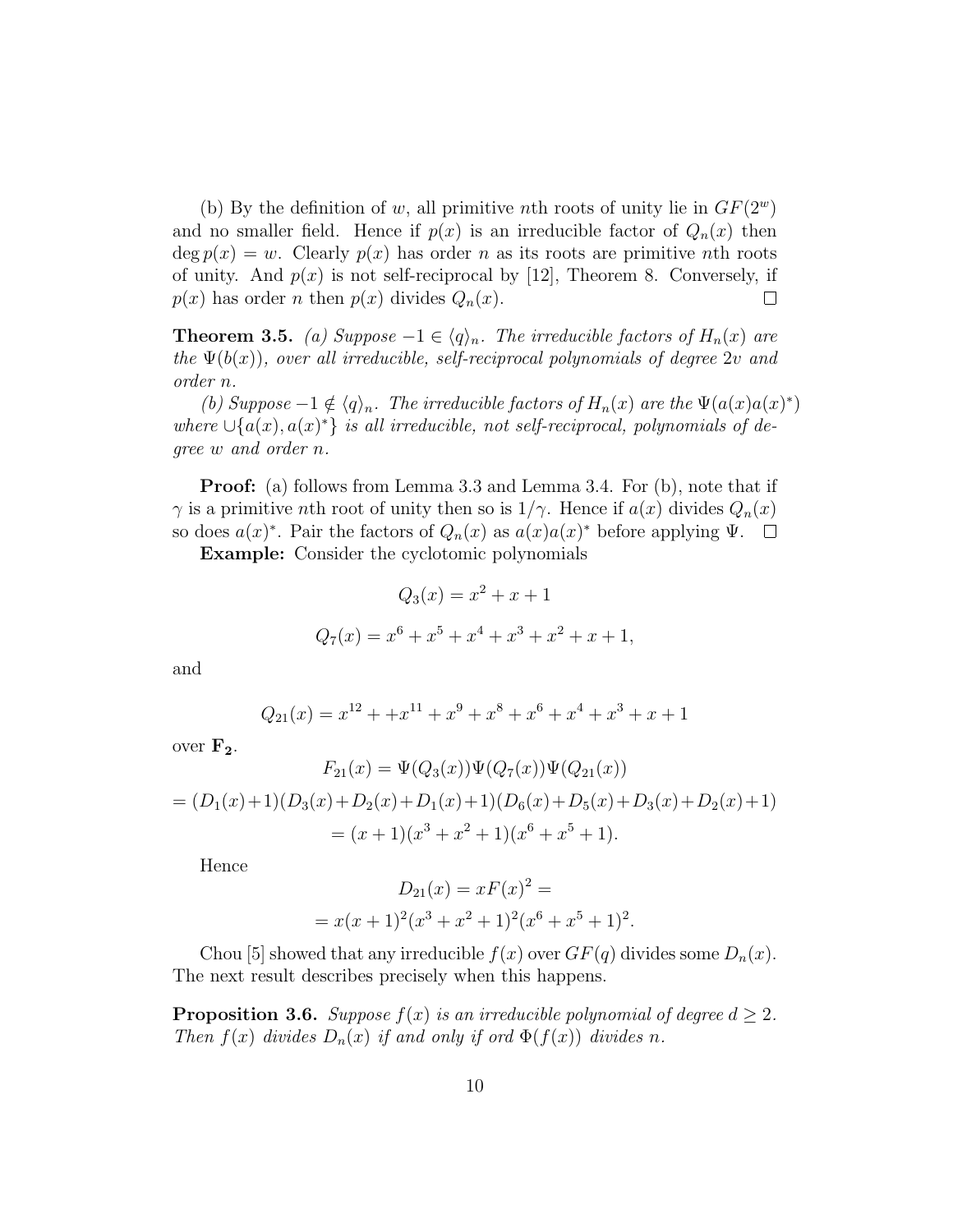**Proof:** We have  $f(x)|D_n(x)$  iff  $f(x)|F_n(x)$  iff  $\Phi(f(x))$  divides  $\Phi(F_n(x))$ iff  $\Phi(f(x))$  divides  $(x+1)\Phi(F_n(x)) = x^n + 1$  iff ord $\Phi(f(x))$  divides n.  $\Box$ 

We now give a second description (in the case  $q = 2$ ) of the factors of  $H_n(x)$ , from the point of view of their image under  $\Phi$  rather than their preimage under Ψ.

Let  $p(x)$  be an irreducible polynomial over  $\mathbf{F}_2$ . The *inverse trace* of  $p(x)$  is the coefficient of x in  $p(x)$ . Equivalently, if  $\alpha$  is a root of  $p(x)$  and  $K = \mathbf{F_2}(\alpha)$ then the inverse trace of  $p(x)$  is  $\text{tr}_{K/\mathbf{F_2}}(1/\alpha)$ .

We first record a result of Meyn, [9].

#### **Lemma 3.7.** Let  $f(x)$  be irreducible of degree n over  $\mathbf{F_2}$ .

(a) If the inverse trace of  $f(x)$  is 1 then  $\Phi(f(x))$  is irreducible.

(b) If the inverse trace of  $f(x)$  is 0 then  $\Phi(f(x))$  factors as  $u(x)u(x)^*$ , for some irreducible, not self-reciprocal, polynomial  $u(x)$  of degree n.

#### Proposition 3.8. Suppose  $q = 2$ .

(a) If  $-1 \in \langle 2 \rangle_n$  then the irreducible factors of  $H_n(x)$  are the irreducible polynomials  $f(x)$  of degree v and inverse trace 1 such that  $\Phi(f(x))$  has order  $\overline{n}$ .

(b) If  $-1 \notin \langle 2 \rangle_n$  then the irreducible factors of  $H_n(x)$  are the irreducible polynomials  $f(x)$  of degree w and inverse trace 0 such that  $\Phi(f(x))$  has order  $n$ .

**Proof:** (a) The irreducible factors of  $H_n(x)$  are the  $f(x) = \Psi(b(x))$ for irreducible, self-reciprocal polynomials  $b(x)$  of degree 2v and order n. So  $f(x)$  is irreducible, degree v, with inverse trace 1 by Lemma 3.7, and  $\Phi(f(x)) = b(x)$  has order n. The proof of (b) is similar.  $\Box$ Set

$$
m(f) = \min\{n : f(x)|D_n(x)\}.
$$

**Corollary 3.9.** Let  $f(x)$  be irreducible of degree  $d \geq 2$  over  $\mathbf{F}_2$ .

- (a)  $m(f)$  divides exactly one of  $2^d + 1$  or  $2^d 1$ .
- (b)  $m(f)$  divides  $2^d + 1$  iff the inverse trace of  $f(x)$  is 1.

**Proof:** Let  $n = \text{ord}\Phi(f(x)) = m(f)$  by Proposition 3.6. Then  $\Phi(f(x))$ divides  $Q_n(x)$  and so  $f(x)$  divides  $\Psi(Q_n(x)) = H_n(x)$  by Lemma 3.3. Thus by Proposition 3.8 either  $-1 \in \langle 2 \rangle_n$ ,  $n|2^d + 1$  and the inverse trace of  $f(x)$  is 1 or  $-1 \notin \langle 2 \rangle_n$ ,  $n|2^d - 1$  and the inverse trace of  $f(x)$  is 0.  $\Box$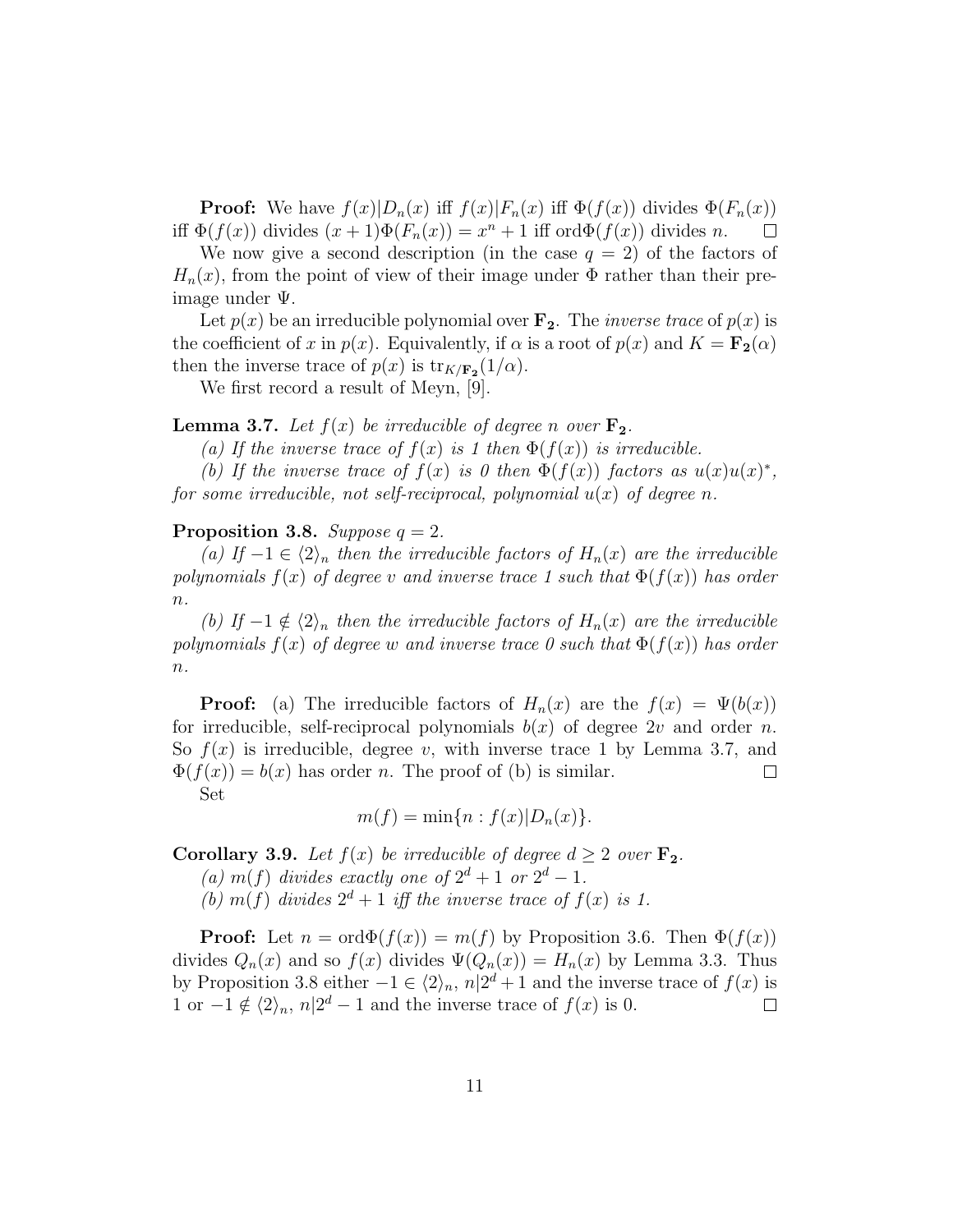### 4 Odd characteristic

Here we assume that p is odd. Since  $D_{pm}(x) = D_m(x)^p$  we need only factor  $D_n(x)$  with  $(p, n) = 1$ . Thus, we assume  $(p, n) = 1$  throughout this section. The results here are similar to the results when  $p = 2$  except that we work with  $Q_{4n}$  instead of  $Q_n$ . The proofs are also similar and thus we will be brief.

**Proposition 4.1.**  $x^{2n} + 1$  is separable and self-reciprocal. Factor  $x^{2n} + 1$  as in Lemma 2.3,

$$
x^{2n} + 1 = a_1(x)a_1(x)^* \cdots a_r(x)a_r(x)^* b_1(x) \cdots b_s(x).
$$

Then

$$
D_n(x) = \Psi(a_1(x)a_1(x)^*) \cdots \Psi(a_r(x)a_r(x)^*) \Psi(b_1(x)) \cdots \Psi(b_s(x)),
$$

is the factorization of  $D_n(x)$  into irreducible polynomials over  $\mathbf{F}_q$ .

**Proof:** Same as the proof of Proposition 3.2. Recall that if  $m|n$  and  $n/m$  is odd then  $D_m(x)|D_n(x)$ . Set  $\Box$ 

$$
G_n(x) = \operatorname{lcm}\{D_m(x) : m|n, n/m \text{ odd and } m < n\}
$$

and set

$$
H_n(x) = D_n(x)/G_n(x).
$$

Thus  $H_n(x)$  consists of the factors of  $D_n(x)$  which have not occurred as factors of  $D_m(x)$ ,  $m < n$ .

Lemma 4.2.  $H_n(x) = \Psi(Q_{4n}(x)).$ 

Proof: By By Lemma 2.4,

$$
x^{2n} + 1 = \prod_{d|2n} Q_{4d}(x).
$$

Now proceed as in Lemma 3.3.

Again we consider two cases:

(i)  $-1 \in \langle q \rangle_{4n}$ . Here we let v be the least positive integer such that  $4n|q^v + 1.$ 

(ii)  $-1 \notin \langle q \rangle_{4n}$ . Here we let w be the least positive integer such that  $4n|q^w-1$ .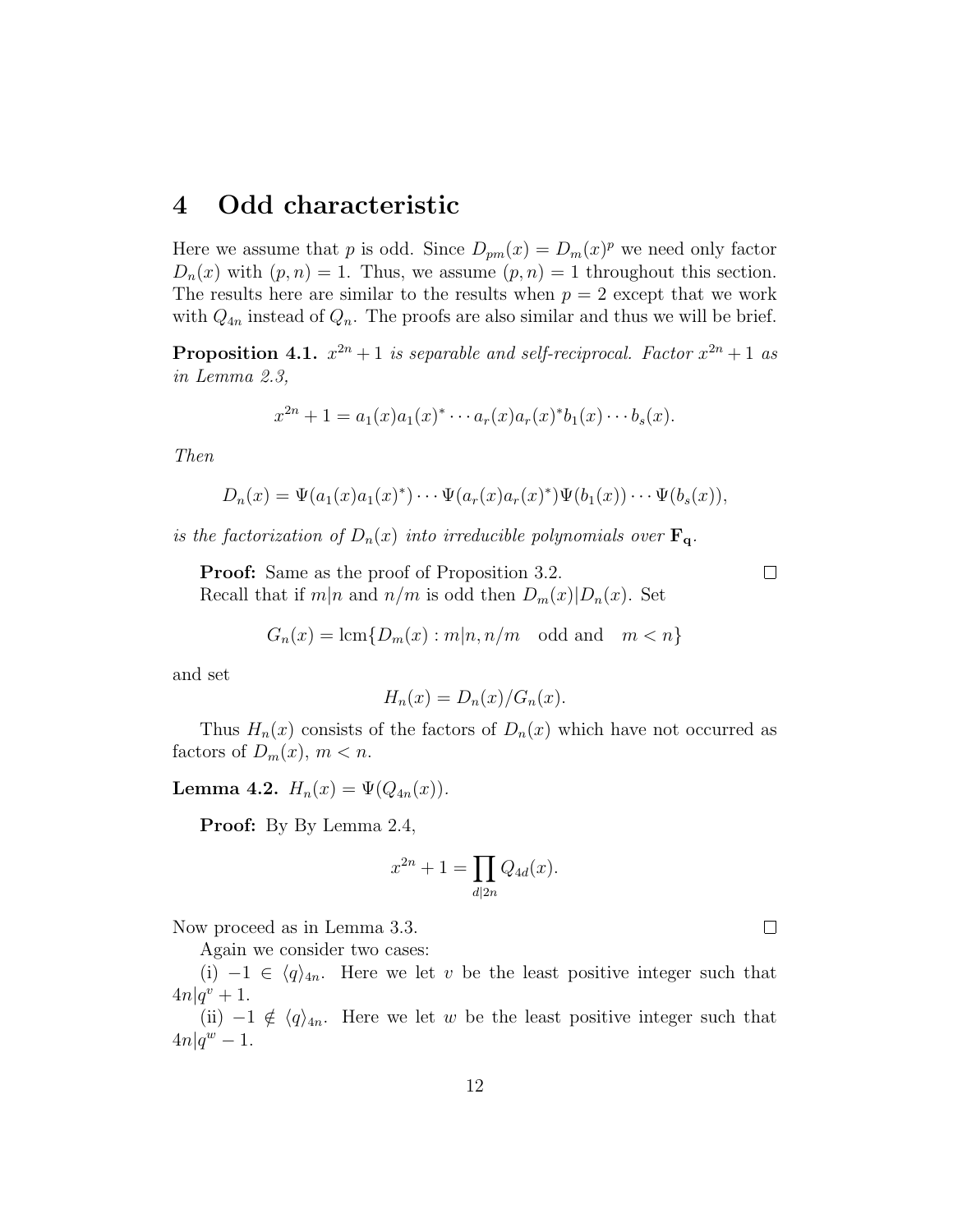**Lemma 4.3.** (a) Suppose that  $-1 \in \langle q \rangle_{4n}$ . Then  $Q_{4n}(x)$  is the product of all monic self-reciprocal polynomials of degree 2v and order 4n.

(b) Suppose that  $-1 \notin \langle q \rangle_{4n}$ . Then  $Q_{4n}(x)$  is the product of all monic irreducible, not self-reciprocal, polynomials of degree w and order 4n.

Proof: Same as Lemma 3.4.

**Theorem 4.4.** (a) Suppose  $-1 \in \langle q \rangle_{4n}$ . The irreducible factors of  $H_n(x)$  are the  $\Psi(b(x))$ , over all monic irreducible, self-reciprocal polynomials of degree 2v and order 4n.

(b) Suppose  $-1 \notin \langle q \rangle_{4n}$ . The irreducible factors of  $H_n(x)$  are the  $\Psi(a(x)a(x)^*)$ where  $\cup \{a(x), a(x)^*\}$  is all monic irreducible, not self-reciprocal, polynomials of degree w and order 4n.

Proof: Same as Theorem 3.5.

**Proposition 4.5.** Suppose  $f(x)$  is a monic irreducible polynomial of degree  $d \geq 2$ . Then  $f(x)$  divides  $D_n(x)$  if and only if 4 divides ord  $\Phi(f(x))$ , ord  $\Phi(f(x))$  divides  $4n$  and  $\frac{4n}{ord \Phi(f(x))}$  is odd.

Proof: Same as Proposition 3.6.

# 5 Some new identities

We can easily derive an identity over  $\mathbb{Z}$ . For odd p recall that  $D_m(x)$  divides  $D_n(x)$  if  $m|n$  and  $n/m$  is odd. We can find the quotient in one case.

**Corollary 5.1.** Write  $n = 2<sup>s</sup>m$  with  $m = 2k + 1$  odd. Then

$$
D_n(x) = D_{2^s}(x) \left( \sum_{i=0}^{k-1} (-1)^i D_{n-(2i+1)2^s}(x) + (-1)^k \right),
$$

holds over Z.

**Proof:** We first work over  $F = GF(p)$ . The second factor on the right is

$$
\Psi\bigg(\sum_{i=0}^{k-1}(-1)^i(x^{2n-2^{s+1}-i2^{s+1}}+x^{i2^{s+1}})+(-1)^k x^{k2^{s+1}}\bigg).
$$

 $\Box$ 

 $\Box$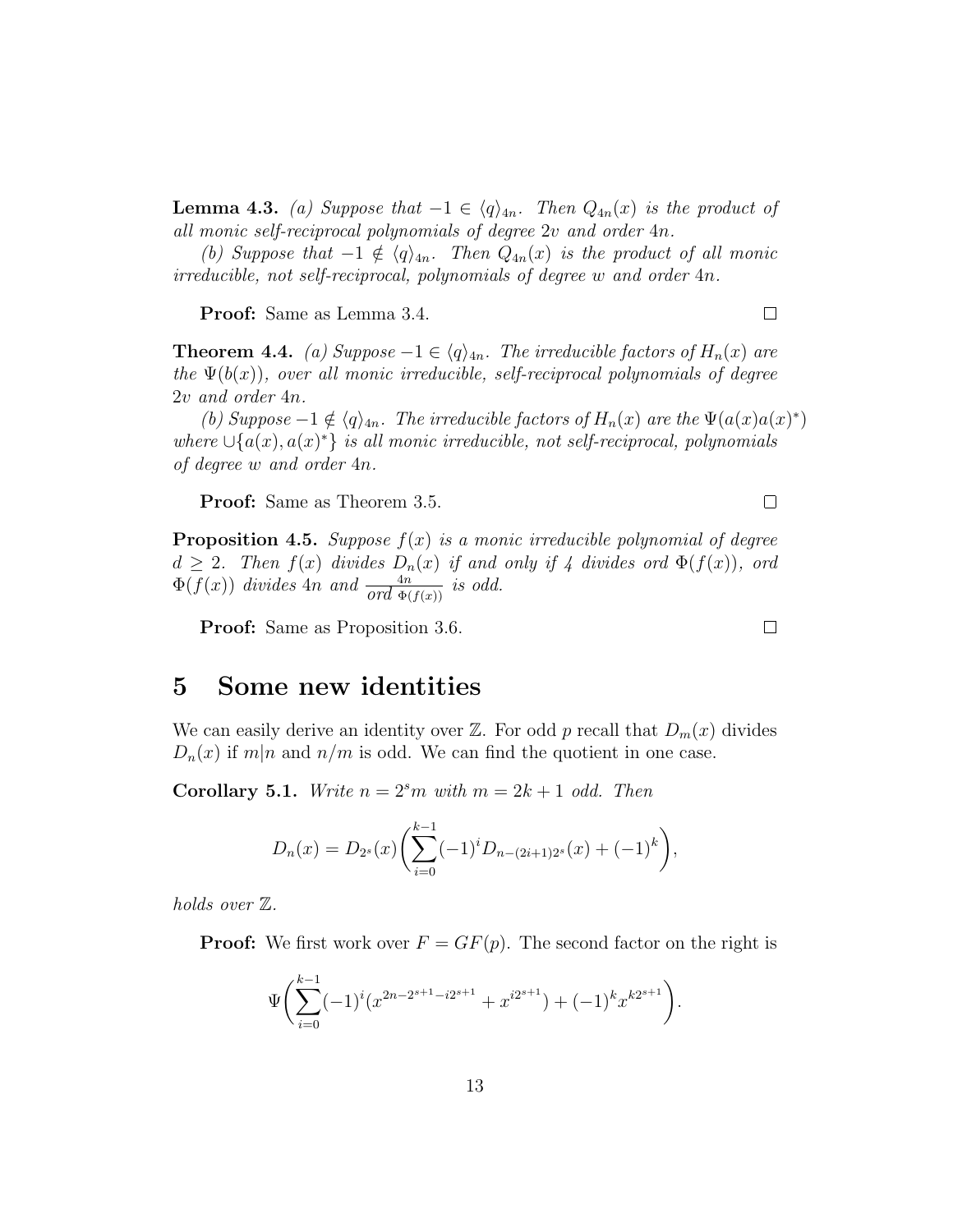Note that  $2n - 2^{s+1} - i2^{s+1} = 2^{s+1}(m - 1 - i)$ . Let  $j = i + 1$ . Then the second factor on the right is thus

$$
\Psi\biggl(\sum_{j=1}^m(-1)^{j+1}x^{2^{s+1}(m-j)}\biggr).
$$

Apply  $\Phi$  to the right side of the equation to get

$$
\Phi(RHS) = (x^{2^{s+1}} + 1) \left( \sum_{j=1}^{m} (-1)^{j+1} x^{2^{s+1}(m-j)} \right) = x^{2^{s+1}m} + 1 = x^{2n+1} + 1 = \Phi(D_n(x)),
$$

where we have used Lemma 2.2 twice in calculating  $\Phi(D_{2^s}(x))$  and  $\Phi(D_n(x))$ . As  $\Phi$  is injective, the identity is valid over  $GF(p)$ . As p is arbitrary, the identity is valid over Z.  $\Box$ 

**Proposition 5.2.** Let  $q = 2$  and  $n = 2m + 1$ . **opposition** 3.2. Let  $q = 2$  and  $aF_n(x) = \sum_{i=1}^m D_i(x) + 1$ . (b)  $F_n(x) = F_{n-2}(x) + D_m(x)$ . (c)  $D_n(x) = D_{n-2}(x) + xD_m(x)^2$ .

Proof: We have

$$
F_n(x) = (\Psi \circ \Phi)(F_n(x))
$$
  
=  $\Psi((x^n + 1)/(x + 1))$   
=  $\Psi(x^{n-1} + x^{n-2} + \dots + x^2 + x + 1)$   
=  $\left[\sum_{i=0}^{m-1} D_{m-i}(x) + 1\right]$   
 $F_n(x) = \sum_{j=1}^m D_j(x) + 1.$ 

This is (a). (b) follows immediately from (a). For (c)

$$
D_n(x) = xF_n(x)^2 = x(F_{n-2}(x) + D_m(x))^2 = xF_{n-2}(x)^2 + D_m(x)^2 = D_{n-2}(x) + D_m(x)^2,
$$
  
(since we are working over **F**<sub>2</sub>).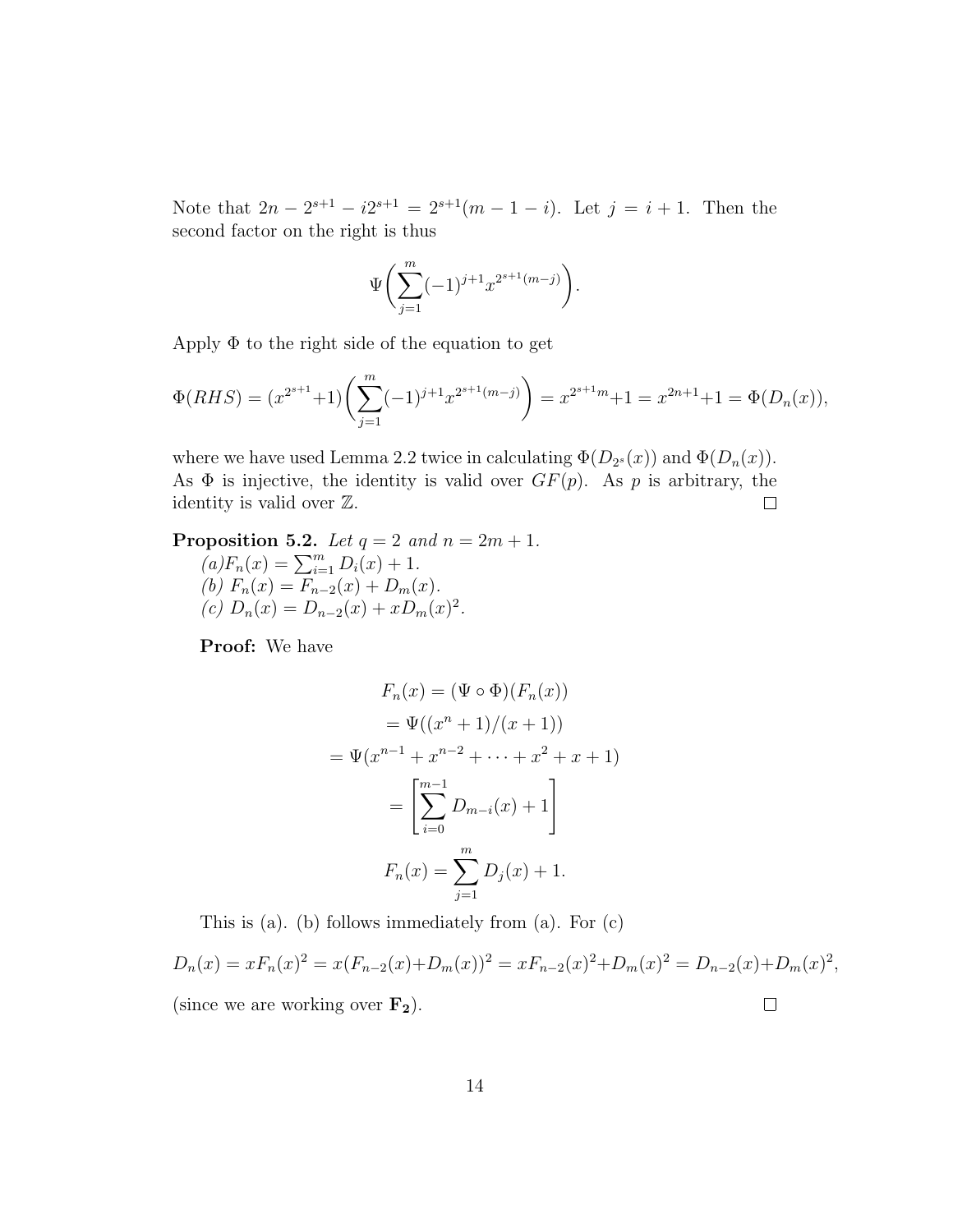**Proposition 5.3.** Let  $q = 2$  and write  $n = 2^k + s$  with  $s < 2^k$ .

$$
F_n(x) = x^{2^{k-2}} F_{2^{k-1}+s}(x) + F_s(x) = x^{2^{k-1}} F_s(x) + F_{2^k-s}(x).
$$

**Proof:** Using Theorem  $2.1(b)(c)$  and Lemma  $3.1(b)$  we have

$$
\Phi(x^{2^{k-2}}F_{2^{k-1}+s}(x) + F_s(x)) = \Phi(x^{2^{k-2}})\Phi(F_{2^{k-1}+s}(x)) + x^{2^{k-1}}\Phi(F_s(x))
$$

$$
= (x^{2^{k-1}}+1)\left(\frac{x^{2^{k-1}+s}+1}{x+1}\right) + (x^{k-1})\left(\frac{x^{s}+1}{x+1}\right)
$$

$$
= \frac{x^{2^{k}+s}+1}{x+1} = \Phi(F_{2^{k}+s}(x)).
$$

Similarly,

$$
\Phi(x^{2^{k-1}}F_s(x) + F_{2^k-s}(x)) = \Phi(x^{2^{k-1}})\Phi(F_s(x)) + x^{2^s}\Phi(F_{2^k-s}(x))
$$

$$
= (x^{2^k} + 1)\left(\frac{x^s + 1}{x + 1}\right) + (x^s)\left(\frac{x^{2^k - s} + 1}{x + 1}\right)
$$

$$
= \frac{x^{2^k + s} + 1}{x + 1} = \Phi(F_{2^k + s}(x)).
$$

The result now follows since  $\Phi$  is injective.

 $\Box$ 

# References

- [1] G. Andrews, Reciprocal polynomials and quadratic transformations, Utilitas Math.38 (1985), 255-264.
- [2] M. Bhargava, M. Zieve, Factoring Dickson polynomials over finite fields, Finite Fields Appl. 5 (1999), 103-111.
- [3] L. Carlitz, Some theorems on irreducible reciprocal polynomials over a finite field, J. Reine Angew. Math. 227 (1967), 212-220.
- [4] R. Chapman, Completely normal elements in iterated quadratic extensions of finite fields, Finite Fields Appl. 3 (1997), 1-10.
- [5] W.S. Chou, The factorization of Dickson polynomials over finite fields, Finite Fields Appl. 3 (1997), 84-96.